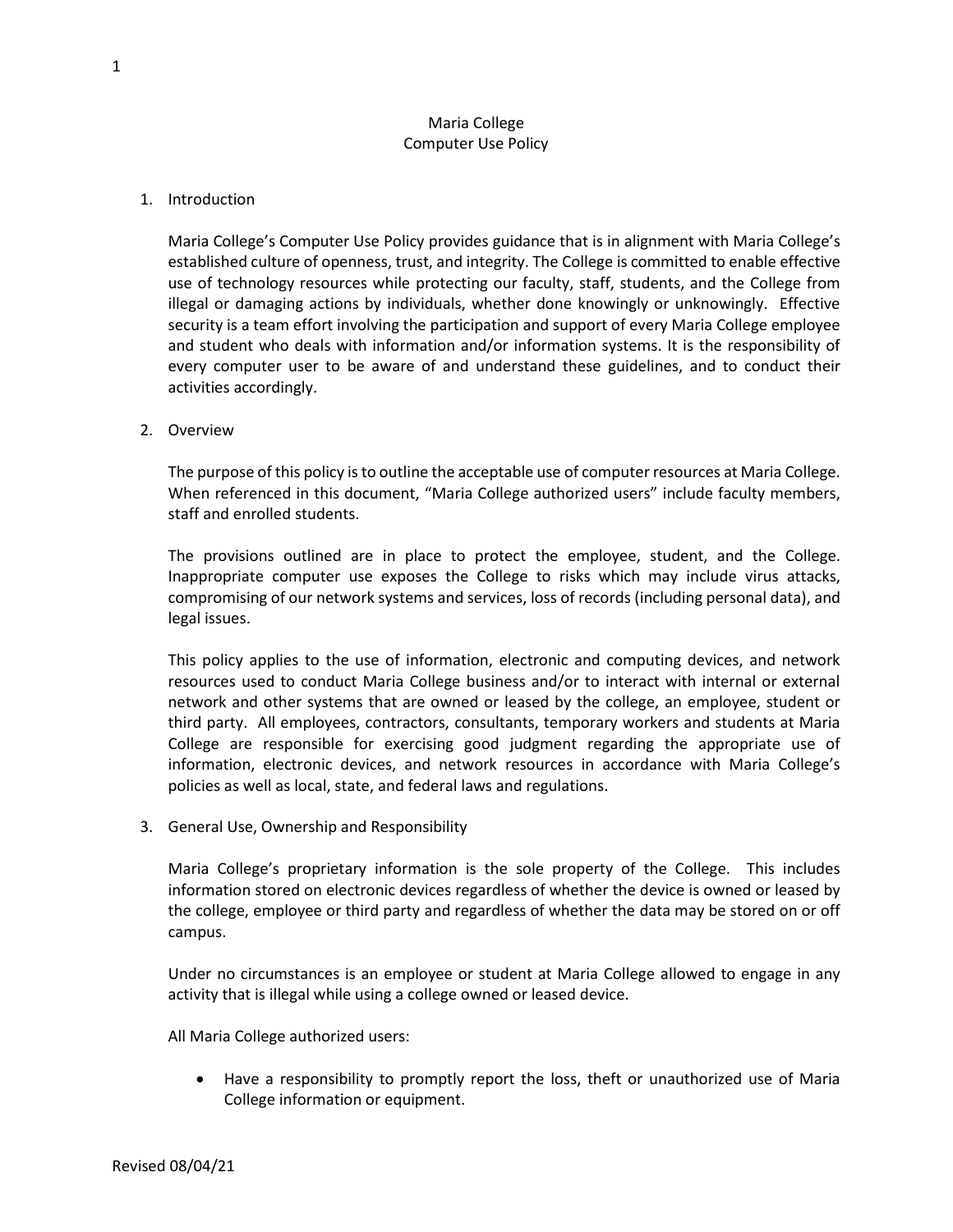- May be granted permission to access, use or share Maria College information only to the extent it is necessary to fulfill assigned job duties.
- Are responsible to exercise good judgment in their use of the internet. Internet use should be limited to business and academic activities related to Maria College business. Individuals should not download and/or install any software from the internet or other media.
- 4. Privacy

Privacy and the expectation of privacy are very important aspects of human dignity; however, it is also important that the institution may need access to an employee's email or hard drive to conduct its business. There is a need to be clear about who may authorize access to an employee's electronically stored information, and what safeguards are in place to prevent misuse of the emails and information once accessed. Only the president, the board chair, or their designee, may authorize access to anyone else's email or hard drive (without the individual's permission) and only for specific business-related purposes. Beyond the information concerning the specific purposes for which they were granted access, the individual who is granted such access may not share any other information acquired by their access with anyone, The sole exception is if the information discloses a danger to others, or actual or planned criminal conduct, in which case they should share only with the president who will consult with legal counsel and/or law-enforcement.

5. Data Security and Integrity

Maria College IT Department recommends Microsoft One Drive for the storage of data files. Files may also be stored on network shares (ex. User folders). Both systems are routinely backed up. Your email account should not be used as data repository. In no circumstances should a personal cell phone or unauthorized backup drive (USB/Flash drive) be connected to the college network or equipment.

## **Files that are saved on an individual device desktop or C Drive are not backed up.**

All computing devices are secured with a password-protected locked screen which will automatically be activated within 30 minutes if the device is unattended.

All Maria College authorized users:

- Are responsible for safeguarding their system access login and password credentials. Passwords must meet the complexity requirements outlined and must not be shared. The following parameters indicate the minimum requirements for passwords:
	- o At least ten (10) characters
	- o At least one uppercase letter
	- o At least one lowercase letter
	- o At least one number
	- o At least one symbol

Passwords will expire 6 months after the date you set/reset the password.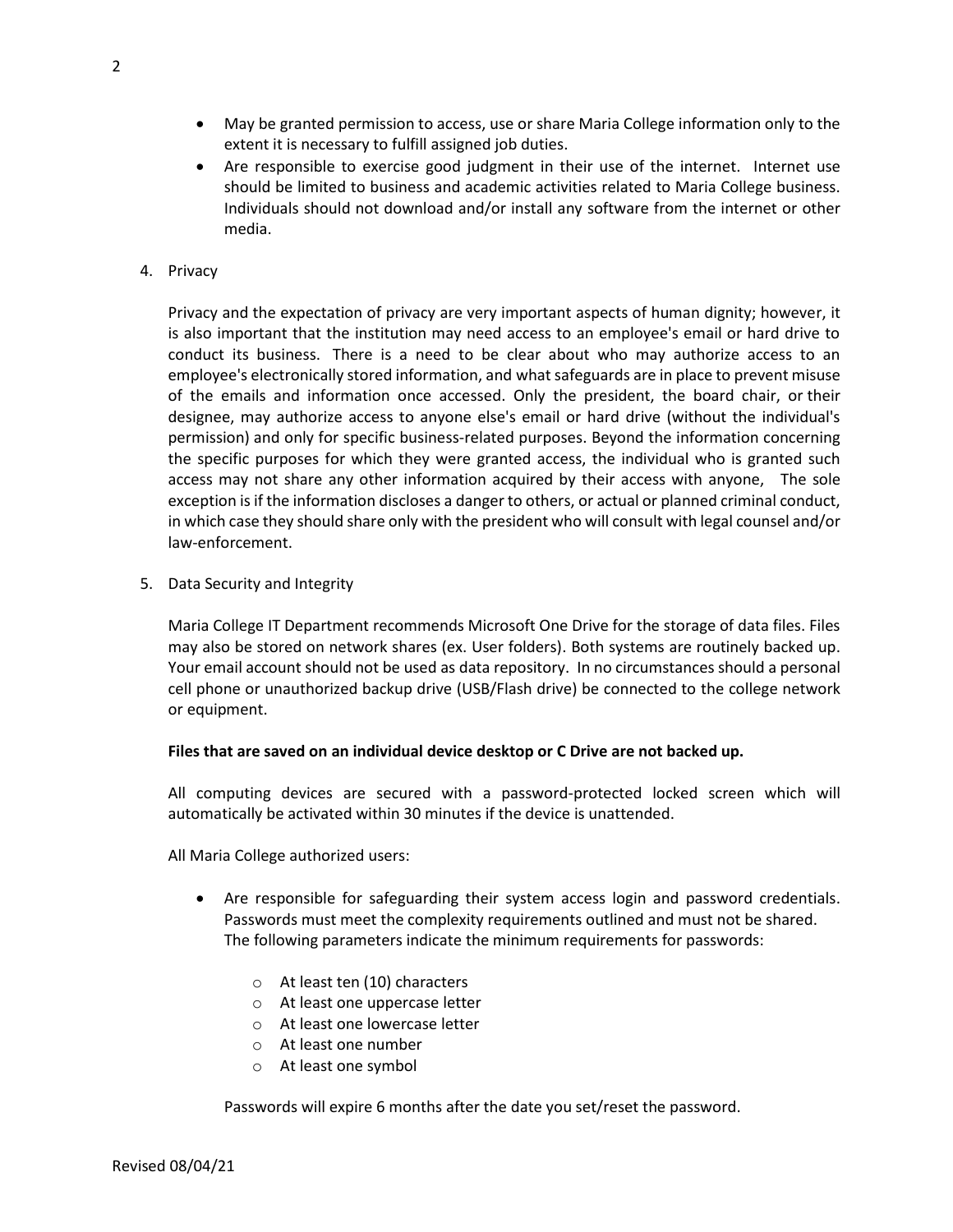Maria College makes use of Single Sign On for ease of access to applications and Multi Factor Authentication to increase security.

- Should be careful not to open unexpected or unsolicited attachments from unknown or even known senders, nor follow web links within an email message unless the user is certain that the link is legitimate. Following a link in an email message executes code, that can also install malicious programs on the computer.
- Should notify IT staff immediately in the event of data loss or corruption. Every reasonable attempt will be made to restore files.
- Should only access data files, equipment, servers or an account for which they are authorized and have a legitimate business purpose.

All Maria College faculty and staff will adhere to the Confidentially Policy that is on file and available upon request.

In addition, the IT Office will adhere to the Computer System Administrator IT Policy on file and available upon request. System Administrators/members of the IT staff are forbidden to log on to a user account or to access a user's files unless the user gives explicit permission.

6. Appropriate Computing Behavior

All Maria College authorized users who use campus technology or network computing resources are required to behave in a manner consistent with Maria College's code of conduct. The College supports computing activities which promote research and learning by the user of the computer systems.

All Maria College authorized users:

- Should be sensitive to the nature of shared facilities and take care not to display on screens in such locations images, sounds or messages which could create an atmosphere of discomfort for others. You must also refrain from transmitting to others inappropriate images, sounds or messages which might violate the College's statements on harassment.
- Are provided with various software applications for their sole use only. No attempt should be made to copy or make use of these applications in an unauthorized manor.
- Should not use Maria accounts, credentials or equipment to post on social media unless it directly relates to Maria activities. This includes restrictions for creating or sending chain letters, junk mail, or unwanted advertising.
- 7. Policy Compliance

Violations of the Computer Use Policy are treated like any other ethical violation as outlined in the Student Handbook, relevant third-party contractual agreements, and applicable faculty and staff handbooks. Penalties may include but are not limited to the restricting or potential suspension of access as is deemed necessary by the College.

Any variation or exception to the Computer Use Policy must be approved in writing by the Director of Information Technology in advance.